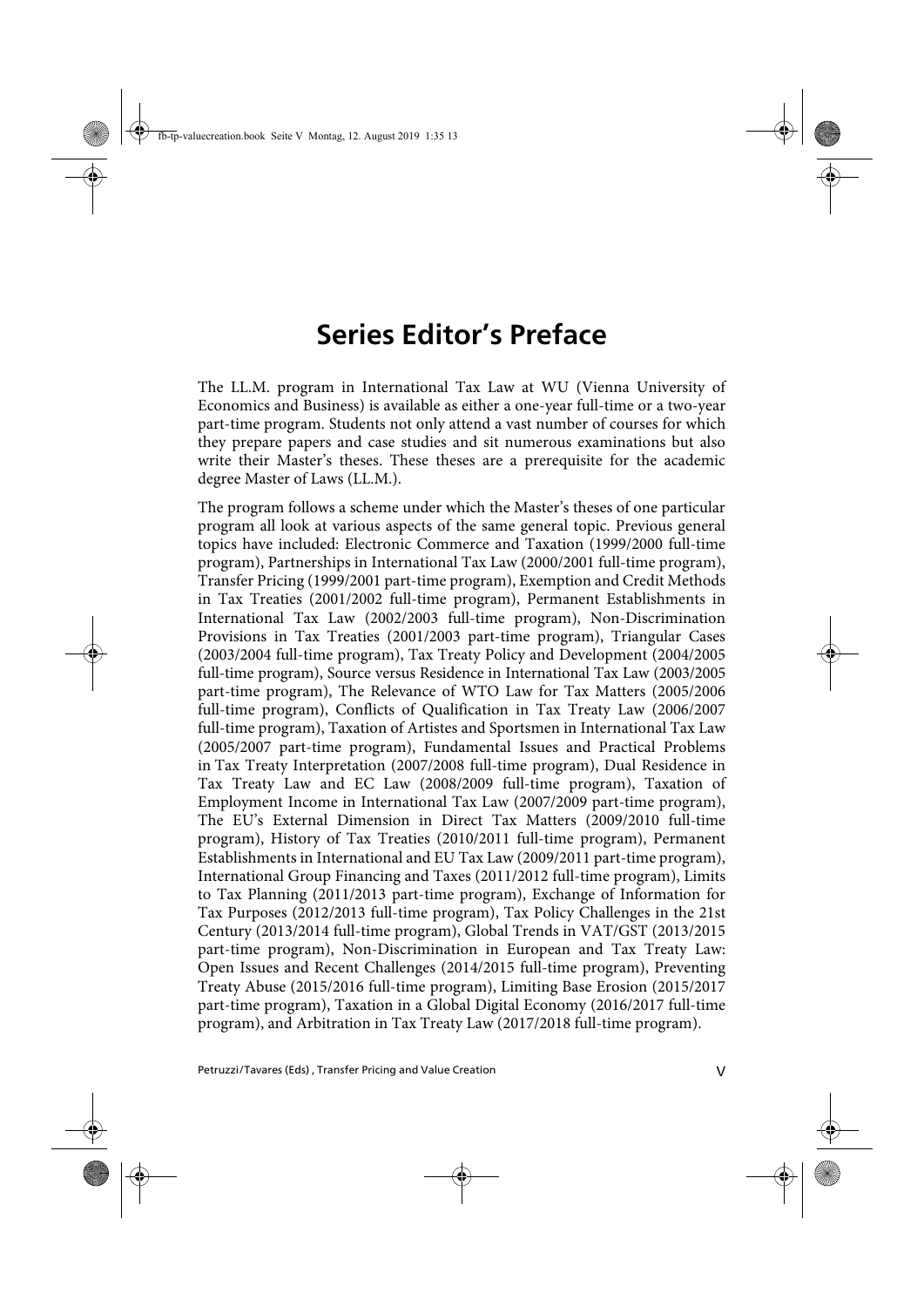The respective Master's theses were published in edited volumes. The general topic for the 2017/2019 part-time program was Transfer Pricing and Value Creation. Giammarco Cottani and Raffaele Petruzzi introduced the students to the subject matter at the beginning of the program. Raffaele Petruzzi and Romero Tavares held seminars in which the structure of the papers and the preliminary results were critically analysed. It was with great commitment that they supported the students who were preparing their Master's theses. Their numerous suggestions helped to improve the quality of these theses and, as a consequence, the quality of the present volume. In my function as both the scientific director of the LL.M. program and the editor of this series, I would like to not only thank those two colleagues for their excellent engagement and efforts but to also express my gratitude to them.

Finally, I am also grateful to the students themselves. They pursued the program with great enthusiasm. This LL.M. program not only gave them the opportunity to interact with academics and scientifically qualified interns from all over the world and to acquire a wealth of knowledge, but they also learned to tackle and solve complex issues using a structured approach. The Master's theses that are now available bear witness to this. I hope that the results of these papers will both influence scientific discussion and be of use to tax practitioners.

Michael Lang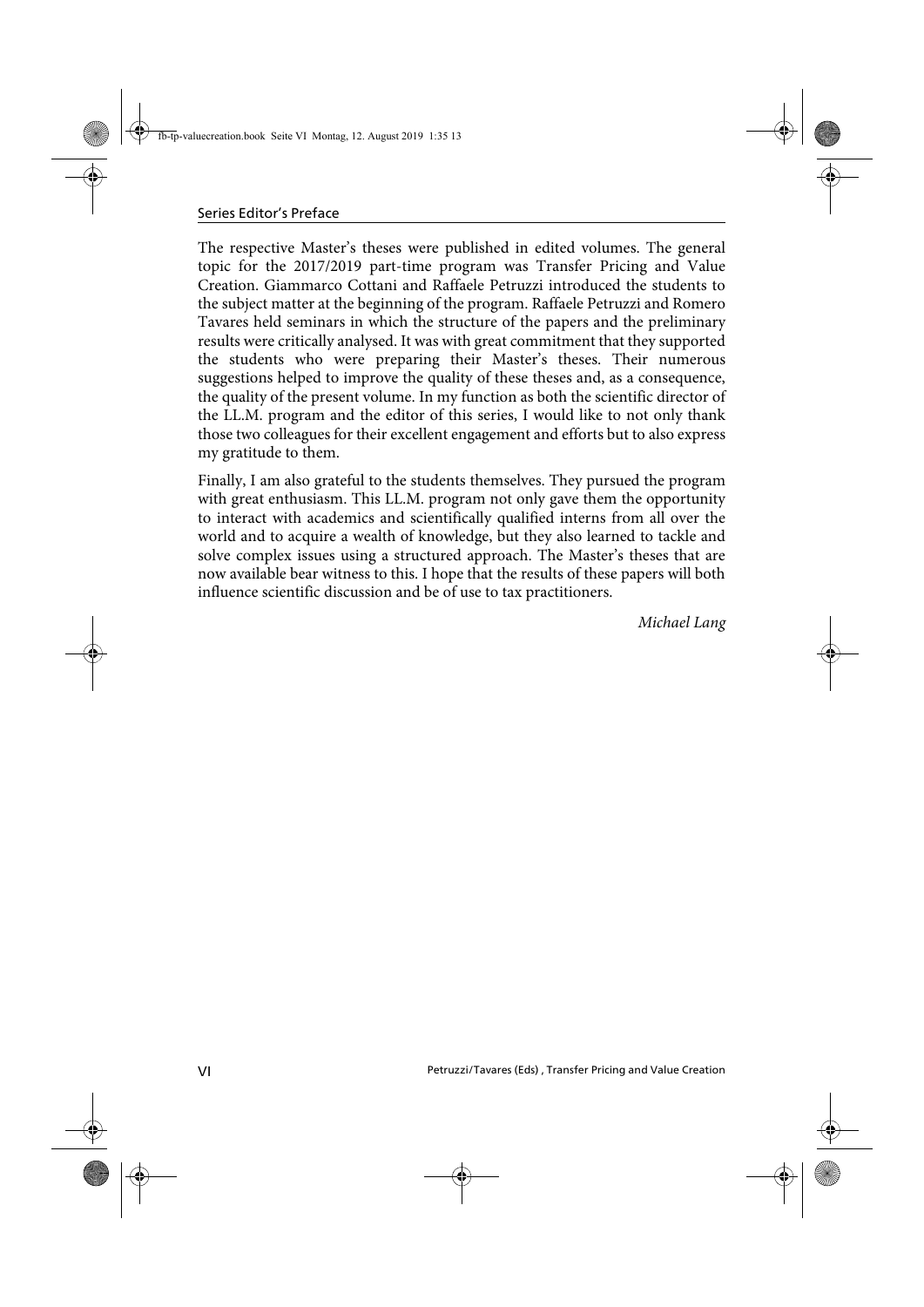## **Editors' Preface**

The present volume of the "Series on International Tax Law" comprises the Master's theses of the part-time students attending the 2017–19 class of the postgraduate LL.M. program "International Tax Law" at WU (Vienna University of Economics and Business). The general topic this year was "Transfer Pricing and Value Creation". This was a particularly challenging topic as the study of international tax law often fails to address matters that are perceived as interdisciplinary, or facts-based, which are inherent to transfer pricing and to the notion of value creation. Indeed, the academic study of transfer pricing is still rather scarce and fails to address how enterprises, in fact, apply business profits' allocation rules that are derived from tax treaties.

Emerging from the OECD/G20 BEPS Project, this new, somewhat fuzzy notion of value creation came to permeate not only transfer pricing language but also wider allocation rules and anti-abuse provisions in international tax law. Students grappled with these notions and worked to situate them within the law of tax treaties, analyzing terms of the OECD Transfer Pricing Guidelines alongside their factual context. In the introduction to this book, a historical analysis of transfer pricing and of the term value creation describes that bridging legal fiction and economic reality has been at the core of the international tax debate. Global tax policy, whether in a multilateral and cooperative setting at the OECD or unilaterally, demonstrates seemingly irreconcilable positions in respect to the definition and usefulness of value creation as a transfer pricing standard under Article 9 of the tax treaties, as also described in an introductory chapter. The same issues arise in respect to the allocation of profits to permanent establishments under Article 7 in light of this new notion of Value Creation. Whether in a multilateral, cooperative setting at the OECD or unilaterally as evidenced in actions by the EU, the U.S., and China in respect to the application of this new notion, global tax policy dictates how this issue unfolds and how these concepts evolve.

Against this backdrop and with the new value creation language, a new approach surfaces to the economic analysis framed in the OECD Transfer Pricing Guidelines. The "delineation of the actual transaction undertaken" is a reframed approach better understood through those lenses, as are standards for the recognition of such "actual transaction". That is, the notion of "Value Creation" reframes the interpretation and application of the Arm's Length Principle (ALP) embedded in Articles 7 and 9 of the OECD Model Convention. New terms emerge in the